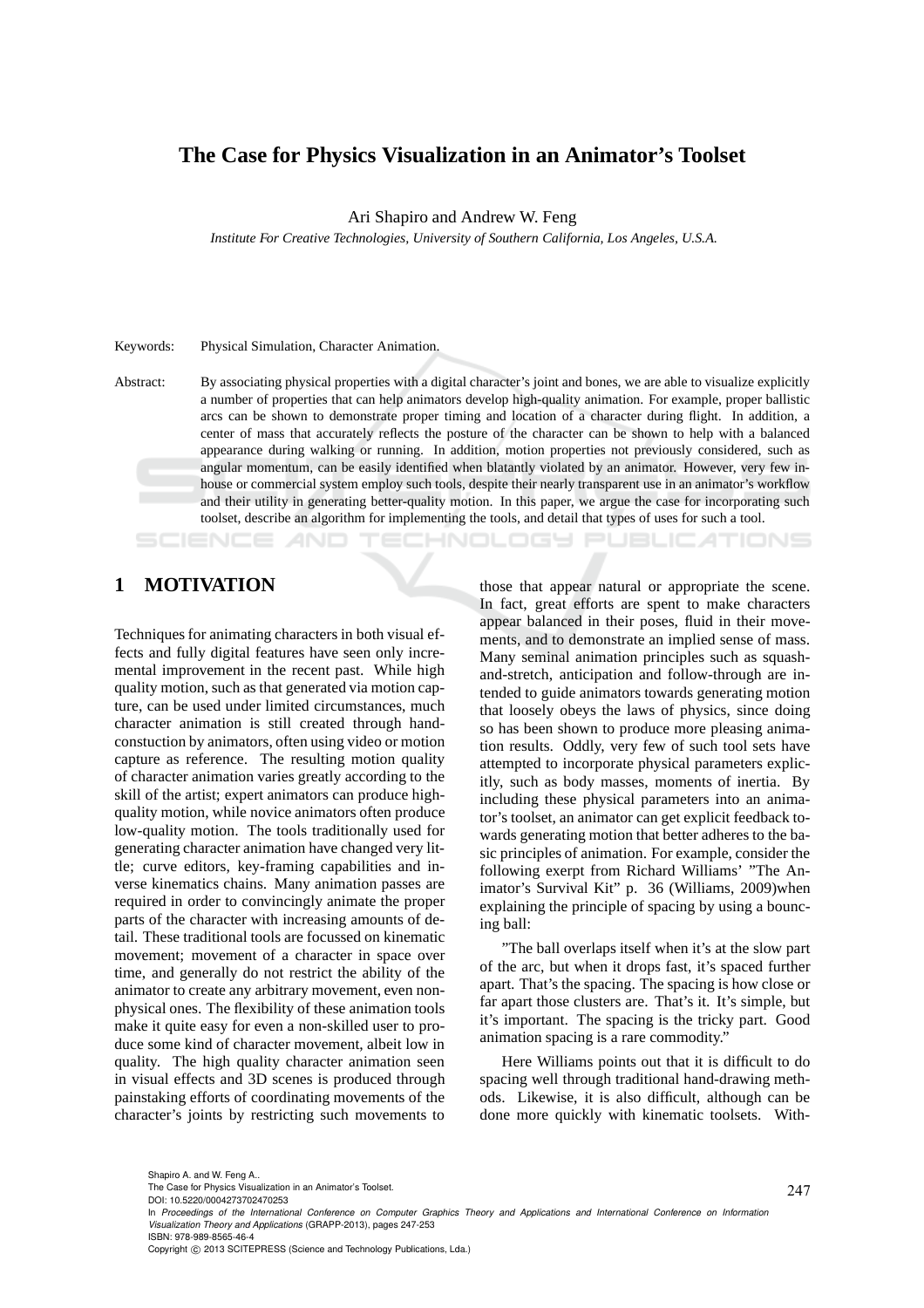

Figure 1: Visualization of physical properties of a digital character. Shown in blue is the original path generated by an animator. Shown in red is the path generated by the tools after consider the mass and moment of inertia of the character. Note that the timing (knots) and the path are visibly different from each other. By incoporating such visualization tools into an animator's workflow, better coherence between animations can be achieved, in addition to creating more plausible motions.



Figure 2: Timing during a jump. Here a monkey jumps up and down on a giant octopus. The blue line indicates the original path and timing from the animator. The red line indicates the proper timing according to physics. The middle image shows the maximum height of the monkey during the jump timed according to physics and gravity. The bottom image shows the maximum height of the monkey as determined by the animator. Note that the poses created by the animator remain intact and are not changed by the physics tools, thus preserving the level of control for the animator.

out incorporating dynamical information, the animator would not know either the exact center of mass, nor the effect of gravity on the ball. The absence of explicit physical parameters forces the animator to guess the effect of physics on a character.

### IGY PUBLIC ATIONS **2 BACKGROUND**

Applying physics to synthesize character animation is an ongoing research area for computer graphics, and in recent years has achieved interesting results (Ye and Liu, 2012; Coros et al., 2011). These techniques vary from creating dynamic control mechanism (Wang et al., 2012; Mordatch et al., 2010), to using optimization (Liu, 2009; Mordatch et al., 2012; Jain et al., 2009; McCann et al., 2006), to machine learning (Levine et al., 2012; Wang et al., 2008) and even sketching interfaces (Popović et al., 2003). However, the overall motion quality of such techniques falls well below the threshold needed for visual effects or feature films. In fact, even motion capture data is frequently not used directly in feature films since the timing and positioning of each shot is specific and subject to the whim of the director or animation lead. Instead, such motion clips are used as a visual reference, then replicated by an animator digitally. In addition, generating physically valid character motion typically requires setting many unintuitive parameters, as the impact of such settings has a global effect on the final simulation.

In addition, the process of creating animation is a creative process with a history extending long before the advent of the digital pipeline. Animators are trained on a traditional 3D pipeline and toolset, and changes to such a workflow are not easily accepted. Even when a new method could be used in place of traditional animation method, there can be resistance from animators to changing their pipeline unless the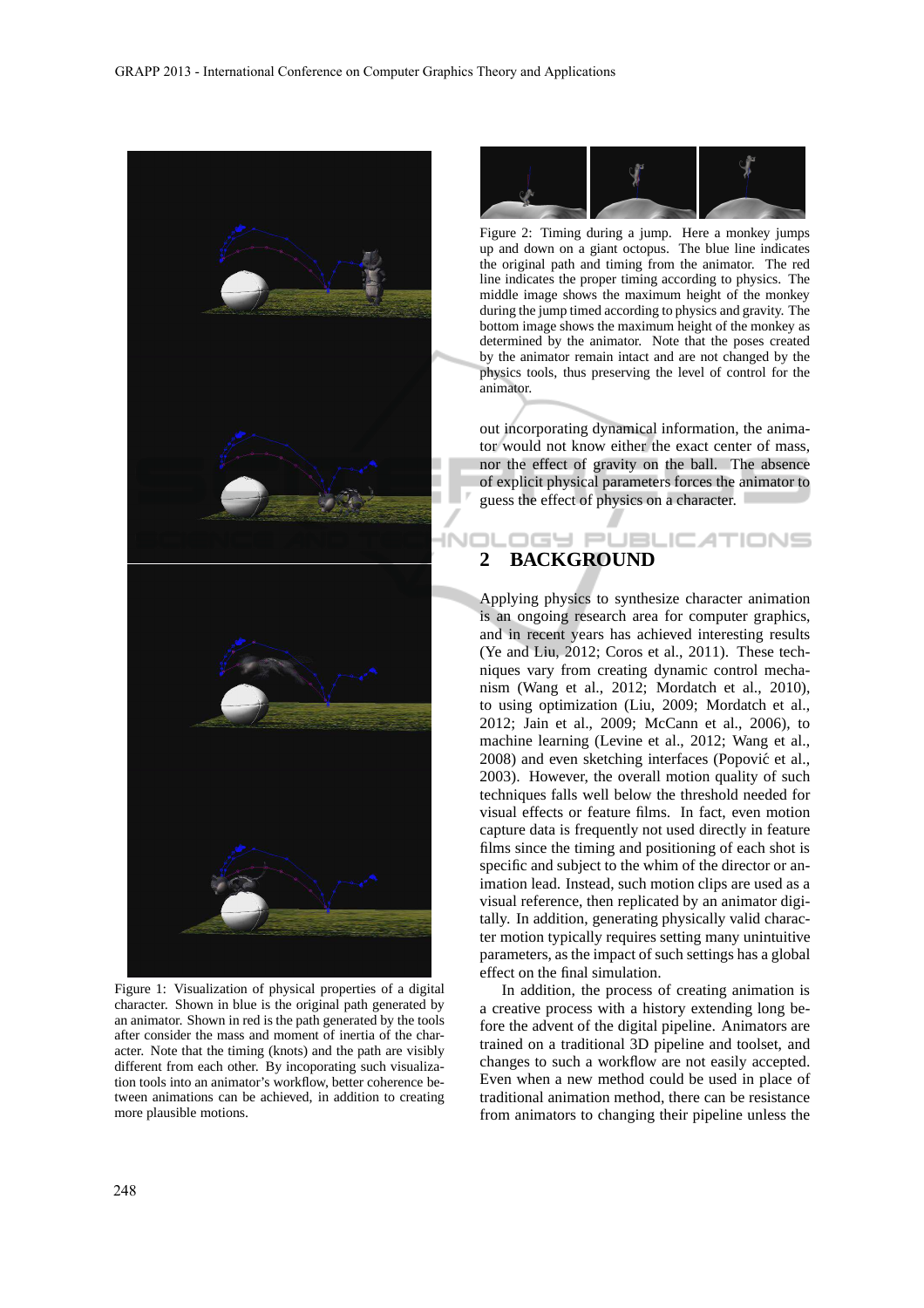results both clearly superior and simultaneously require little or no change in their workflow. Thus the integration into a production pipeline is as important a factor as is the method itself. An animator requires a non-invasive tool that does not change his creative process while providing him enough control over the final outcome. Tight communication between the tool creators and the users are essential for the tool to be useful for an animator's creative process.

Indeed, the animation phase typically runs in a contrary fashion to the other pipeline phases. For example, when lighting a scene, the normal lighting equations would be applied which are roughly based on physical phenomenae, then later altered to achieve specific lighting effects. Thus lighting starts from being realistic, then changes (perhaps becoming less realistic or less physically-based) to accommodate the needs of the scene. The same goes for other types of simulation; a rigid body simulation will be run using normal physical settings (such as earth-like gravity and non-penetration constraints) and then altered according to the needs of the scene, perhaps satisfying fewer physical phenomenae. Even modellers will start with a scan and texture of a real object, then alter that object for its specific use in the shot. By contrast, an animator will start from a non-moving character, then perform rough animation, then slowly refine the animation until it is acceptable for the shot. Thus, unlike the other pipeline steps, animation starts from an unrealistic form, and then is fashioned to become more realistic. The effect is that models, particle effects, lights, backgrounds and other static aspects of digital or digitally enhanced scenes can look highly realistic, yet cartoony, non-plausible animation is readily identified on the characters in the scene and a pervasive aspect of modern digitially produced results.

To our knowledge, very few efforts have been done to integrate simulation tools into an animator's pipeline to help an animator produce physically realistic motions.

# **3 IMPLEMENTATION OF PHYSICS VISUALIZATION INTO AN ANIMATOR'S WORKFLOW**

To implement a physics-based visualization, each of the character's joints must be associated with three additional properties that are not typically present in most character rigs; mass, moment of inertia and density. Many character rigs include a rigid skinning, as opposed to a smooth skinning, where each joint is associated with a polygonal geometry. By using such a rig, the calculation of physical properties can be automated:

- Determine the volume of the polygonal shape
- Determine the mass of the joint/bone by multiplying the density by the volume calculated in Step 1
- Determine the moment of inertia by sampling the polygonal object

Note that while this automated method will generate values for each joint, some adjustments will need to be made, particularly if the size of the polygonal geometry associated with each joint is out of proportion with the character's true dimensions. For example, cartoon-like characters can often have large heads, and assuming that the entire polygonal structure is of uniform density can yield exagerated results. Such exaggerations can be determined by observing the final center of mass. A large head will cause the center of mass to be very high up the character's body. Similarly, misproportioned limbs can result in a wildly varying center of mass during movement. In most cases, adjusting the density of each joint can bring the relative values of each body part in better balance with each other.

Details of implementing visualizations of linear and angular momentum can be found in (Shapiro and Lee, 2011).

### **4 ADVANTAGES OF PHYSICS VISUALIZATION**

By incorporating dynamics-based parameters into an animator's toolset, new insight is gained into proper ballistic arcs, conservation of angular momentum, balance and scaling. This is done by associating a joint in the skeleton hierarchy with both mass and moment of inertia. Once such parameters have been added to a character, the following visualizations can be seen explicitly by the animator:

1) *Proper arcs during flight.* The law of conservation of linear momentum implies that all objects moving through space will fall according to gravity and their initial velocities, assuming no other forces affect them in flight. Thus, accurate ballistic paths for both simple objects, such as balls, or complex objects such as characters, can be easily generated by an animator by specifying both a start and an end point. The tool can then produce physically correct ballistic trajectory through simple computation based on initial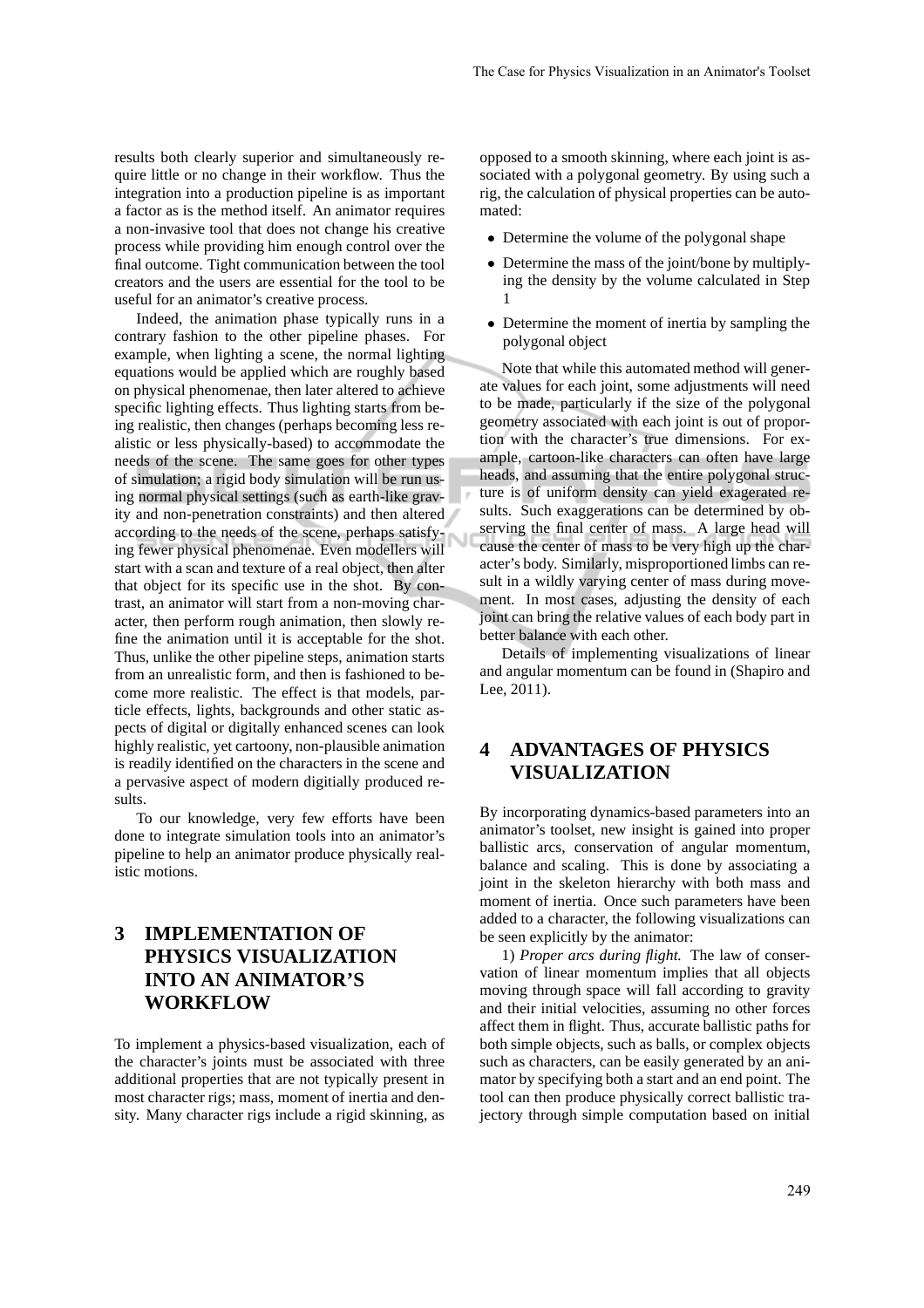

Figure 3: Proper paths as dictate by physics and gravity. (Left image) An object travels from the red sphere on the left side to the red sphere on the right side, with each circle represents the position of the center of mass of the object in 1/24 second increments. Note that there is only one proper path that travels the distance in exactly one second. (Middle image) A second path can be designed to move from the green ball to the red ball, but it will take more time to do so, since space and time are interconnected. (Right image) There are an infinite number of paths that can be taken, but each takes a different amount of time. It is not common knowlege in the animation community that there is only one valid time for each ballistic path.

position **a**, initial velocity **b**, and gravity **g** using Eq. 1.Such a tool can be used to rough an animation of a character jumping or falling from a great height, or the calculation can be reversed in order to determine where a character originated from in order to land into the foreground of a scene.

$$
\mathbf{r}(t) = \mathbf{a} + t\mathbf{b} + \frac{1}{2}Mt^2\mathbf{g}
$$
 (1)

2) *Proper timings during flight.* While the shape of a ballistic arc can be reasonably duplicated without physics-based tools, it is difficult to replicate proper timing of a character's movement along such a path. Thus, while an animator may create a proper path for a character to follow, the timing may be inconsistent, or overly slow or fast for the size of the object. In fact, the idea that space and time are interconnected, and thus, under realistic conditions, an object has only one time that is appropriate for a given path, is not widely known in the animation community, see Figure 3. The timing of a path contributes greatly to its plausible effect. Animators have a tendency to exaggerate the final phase of a jump or fall in order to demonstrate the increased energy of the character during this part of the movement. Proper timings along ballistic arcs can be generated that properly match the energy of the moving characters, while maintaining an energetic appearance.

3) *Proper Center of Mass.* Many animation rigs either implicitly or explicity contain a center point for the character, meant to indicate the center of mass, or balance point of the character. However, the true center of mass of a character varies according its instantaneous pose. For example, if a character is kneeling with his arms extended, the center of mass of such a character is in fact outside and in front of his body. Likewise, during some phases of a jump, a character's



Figure 4: A character does a flip during a jump. Note that the original animated path (blue) shows inconsistent movements during the flipping motion. This is caused when the animator refers to a static center that doesn't adjust based on pose changes, rather than the true center of mass. The physics-based path produces a proper ballistic arc.

center of mass is behind the character (see Figure 5.) Thus, a proper center of mass varies from frame to frame, and cannot be considered to be a fixed point. Thus, showing the center of mass of a character on the ground in front of them can assist an animator with balance during high-energy activities, such as walking or running. In addition, characters can follow realistic-looking paths while doing flips in the air, see Figure 4. Without a dynamically-changing centerof-mass, a flipping character will not follow a proper path.

4) *Proper Rotations During Flight.* The law of conservation of angular momentum implies that the angular momentum of a rotating object will be preserved. Practically, this means that the sum of all rotations of a character need to remain constant during flight phases. Angular momentum can be visualized by a line segment derived from a vector, showing both direction and magnitude extending from the center of mass of the character (see Figure 6.) While there is no easy method to fix problems with angular momentum, severe violation of the law of conservation of angular momentum can be seen through sudden changes in the direction of the line segment, such as switching from one direction to the opposite one. Such violations frequently occur during character jumps for the following reason; animators are trained to bring the feet of their characters forward in preparation of a landing, but are not trained to counterbalance the forward movement of a character's legs with movement of the character's arms in the opposite direction. Thus, many hand-tuned animations of jumping character show reverses in the angular momentum of a character during flight (see Figure 7.). Such subtleties of animation are not easily discerned even by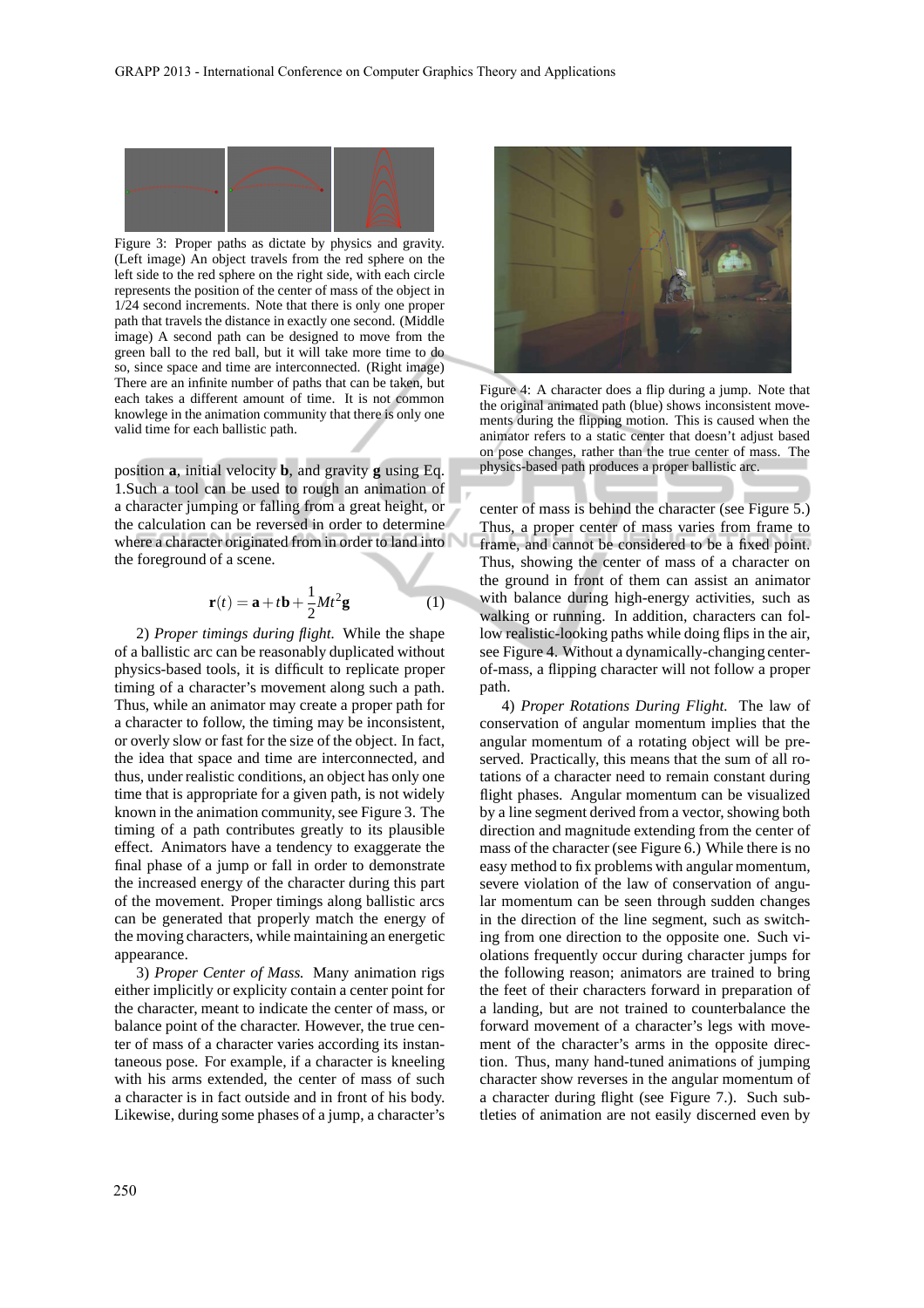

Figure 5: Visualization of a motion-captured jump. The blue arc indicates the actual path of the characer, while the red arc indicates the physics-based path according to the model. (Left image) The red line projecting the the ground represents the center of mass of the character. Notice that during the takeoff phase, the center of mass is in front of the character. (Right image) The character during the landing phase of the jump. Notices that the center of mass is now behind the character since most of the character's mass (arms, torso) are behind the character for a moment during the last phase of the jump for another frame. This demonstrates the dynamic nature of a character's center of mass that cannot be accurately represented as a fixed point on a character rig.

highly trained animators, since such rules of physics are not widely taught. A tool can correct the character's angular momentum **h** based on velocity **v<sup>i</sup>** , inertia  $J_i$  from each body part *i*, to the desired momentum *h* <sup>∗</sup> by adjusting character's global orientation at each key frame. However, proper correction of angular momentum requires a greater understanding of strategies that humans and other animals use to orient themselves during flight, such as windmilling arms or other appendages like tails.

5) *Proper Treatment of Character Scale.* The size of a character affects the movement of character, and the speed of movement is used by the human mind to determine the size of an object. Given two objects that occupy the same amount of visual space on a screen, we can determine which one is larger by the speed



Figure 6: (Top image) Visualization of angular momentum for an object in flight that rotates counter clockwise. Angular momentum can be visualized as the blue line segment representing the axis of rotation extending from the center of mass of the object. Note that during the entire flight phase of the object, the momentum remains in the same direction and is the same length. This indicates that the axis of rotation is the same, and the momentum doesn't change. (Bottom image) Visualization of angular momentum of a motion-captured character during a jumping motion. Notice that during the flight phase, the axis of rotation is generally in the same direction. The magnitude (length) changes, but this is due to inaccuracies in the physical modeling, and noise during motion capture.



Figure 7: (Top image) A character is hit with a projectile and is throw backwards onto the red machine. Notice that near the end of the motion, the character's axis of rotation switches from one side to the other, indicating an impossible in-flight rotation. Subtleties like this momentum switch can be easily visualized by animators. (Bottom image) A character jumps onto a platform. Notice the switch in rotation direction during flight. This particular example is caused by failing to bring the arms down to counterbalance moving the legs forward.

of its movement and the relative speed of movement of nearby objects. Since gravity affects objects in a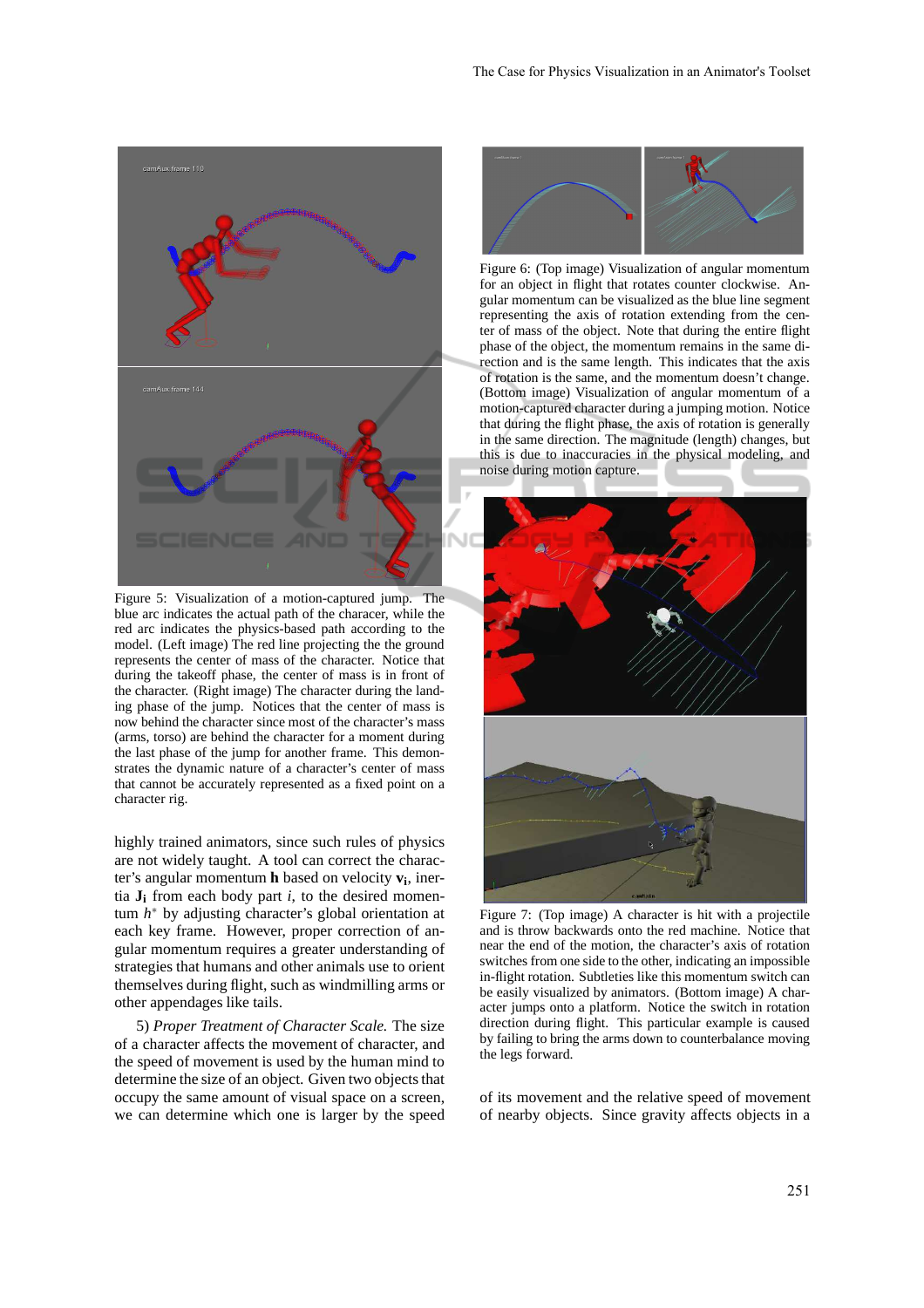

Figure 8: (Left image) A ball being thrown to the height of 15 feet above a normal-sized person's head, which takes slightly more than 2 seconds to complete (Right Image) A ball being thrown 150 feet above the head of a 60 foot giant, which takes slightly more than 6 seconds to complete. Note that we can determine the relative sizes of the characters by the speed of their motion.

nonlinear way, a simple heuristic can be determined that indicates how motion should be scaled according to its size: square root of scale factor. Specifically, we can determine the time *t* required for for an object to travel to height *h* using Eq. 2. In other words, objects that are four times as large should appear to move twice as slowly (Pollard, 1999). The correct treatment of the motion scale is a common pitfall for an animator. Since animators are most familiar with motion of a human scale, they usually produce physically incorrect motions for very large characters. The impact of this mismatch between size and speed can be readily seen in numerous feature films and clips that include giant-sized characters, often moving at the speed of normal-sized ones.

$$
t = \sqrt{\frac{2h}{g}}\tag{2}
$$

6) *Uniform treatment of characters by numerous animators*. Live-action films and animated movies often utilize dozens of animators in parallel who often work on the same digital characters in different shots in order to meet the deadline of the project. Thus, the movement of a single digital character can be interpreted differently by any number of animators designing their motion. While some processes are set up in order to reach uniformity, such as dailies sessions, these processes are often subjective. Physics-based tools allows each shot to be annotated with various physical paths, balance points, and momentum markers. Thus, it can become easier to evaluate the same character across multiple shots when constructed by different animators.

7) *Synchronization of Digital Character's With Live Actors and Physics-Based Effects* Often times, digital characters occupy the same scene as live actors. Thus, disparities between the quality of motion of a live actor and a digital actor can be obvious to the viewer. Thus it is to the animator's advantage to understand the impact of real world physics on a live



Figure 9: A large octopus jumping 25 feet across and 15 feet high into a pool of water. The octopus in this scene is very large, but is animated as if it is very small, thus violating physical plausibility. By replacing the giant octopus with a more familiar object of the same size, the discrepency between the size of the object and the motion becomes clear to the animator.

actor, and thus on the digital character as well. In addition, many visual effects are generated from algorithms that incorporate rules about the physical world, such as rigid body simulations, water and particle effects, and so forth. Thus there are occassions where maintaining a character's physical validity is important to the shot when combined with such effects. For example, if a character and an object are both moving through the air, they should obey similar motion rules.

### **5 DISCUSSION**

The inclusion of physical parameters, such as mass and moment of inertia into a rigged character can produce visualizations of the center of mass, linear and angular momentum and ballistic paths. While physically valid motion does not always appear more visually appealling than non-physically valid motion, there are many cases where it does improve the quality of perceived motion(Shapiro and Lee, 2011). In